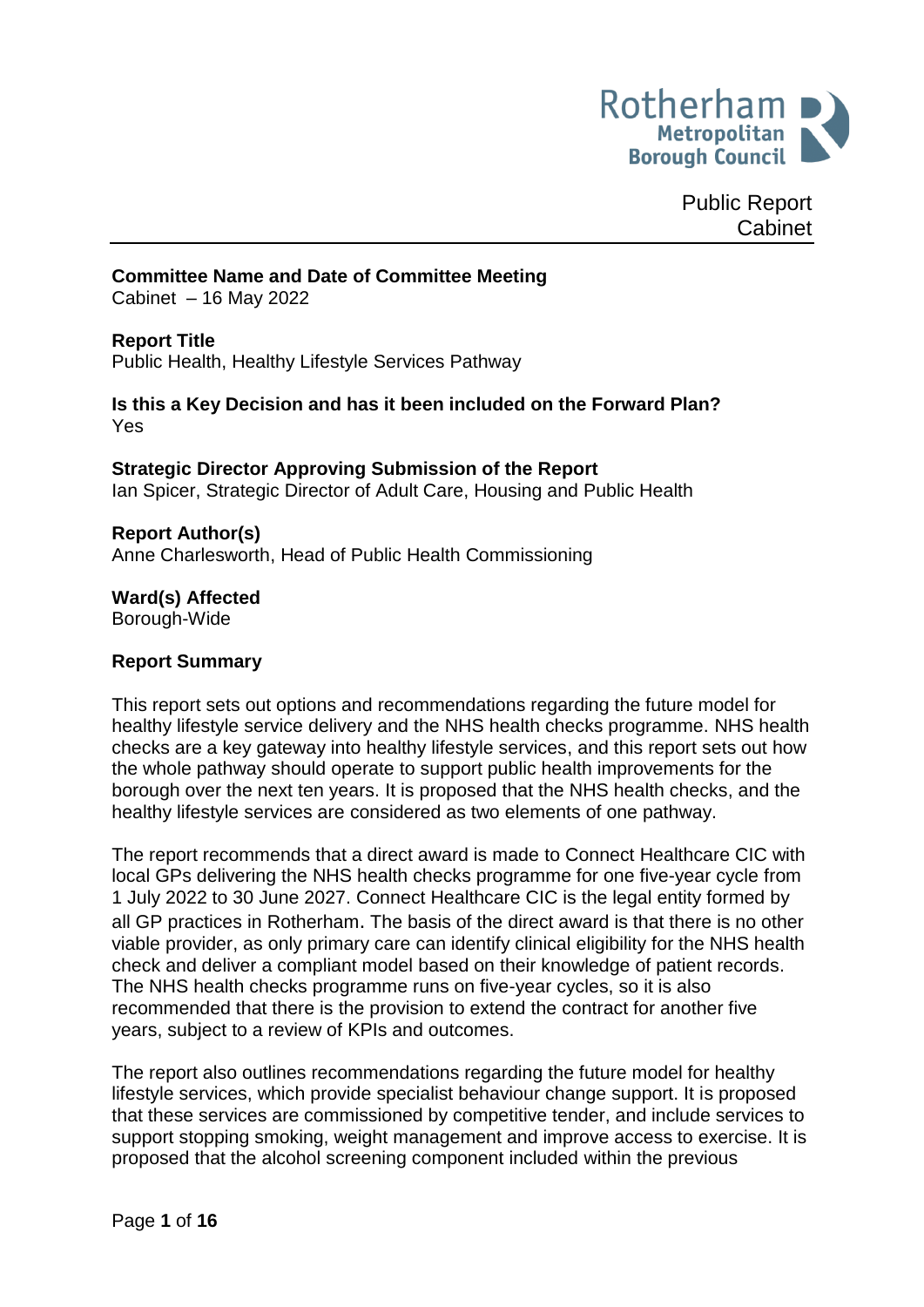integrated healthy lifestyle services model forms part of the alcohol pathway and is recommissioned as part of the services described in the Cabinet paper of November 2021.

#### **Recommendations**

That Cabinet:

- 1. Agree to the proposed model, with NHS health checks being a key gateway into the healthy lifestyle services, and both services operating within a broader partnership pathway.
- 2. Agree that a direct award is made to Connect Healthcare CIC for local GPs to deliver the NHS health checks programme for one five-year cycle from 1 July 2022 to 30 June 2027, with the provision to extend the contract for a further five years to allow for another cycle of the NHS health check programme.
- 3. Agree to recommission healthy lifestyle behaviour change services by competitive procurement, comprising services to support stopping smoking, weight management and improve access to exercise.
- 4. Agree that the alcohol screening component included within the previous integrated healthy lifestyle services model forms part of the alcohol pathway and is recommissioned as part of the services described in the Cabinet paper of November 2021.
- 5. Note the variation of the contract with Parkwood Healthcare Limited with a continuation of up to a maximum of twelve months to  $31<sup>st</sup>$  March 2024 (in 2 x 6month blocks.) The aim is to complete the procurement for a new contract by 1<sup>st</sup> October 2023, but with an option to extend if required.

#### **List of Appendices Included**

- Appendix 1 Executive summary health needs assessments Appendix 2 Proposed healthy lifestyles pathway Appendix 3 Part A – initial equality screening assessment form
- Appendix 4 Carbon impact assessment form

# **Background Papers**

[Preventing illness and improving health for all: a review of the NHS Health Check](https://www.gov.uk/government/publications/nhs-health-check-programme-review/preventing-illness-and-improving-health-for-all-a-review-of-the-nhs-health-check-programme-and-recommendations)  [programme and recommendations, December 2021](https://www.gov.uk/government/publications/nhs-health-check-programme-review/preventing-illness-and-improving-health-for-all-a-review-of-the-nhs-health-check-programme-and-recommendations)

Provision of Public Health Services - [an Integrated Lifestyle & Behaviour Change](https://moderngov.rotherham.gov.uk/documents/s112647/Provision%20of%20PHS%20-%20Integrated%20Wellness%20Service.pdf)  [Service \(Integrated Wellness Service\) –](https://moderngov.rotherham.gov.uk/documents/s112647/Provision%20of%20PHS%20-%20Integrated%20Wellness%20Service.pdf) Cabinet and Commissioners' Decision-[Making Meeting, 13th November 2017](https://moderngov.rotherham.gov.uk/documents/s112647/Provision%20of%20PHS%20-%20Integrated%20Wellness%20Service.pdf)

[Public Health Proposals for Recommissioning Rotherham's Alcohol and Drugs](https://moderngov.rotherham.gov.uk/documents/s133790/Report%20-%20Public%20Health%20Proposals%20for%20Recommissioning%20Rotherhams%20Alcohol%20and%20Drugs%20Service.pdf)  **[Service](https://moderngov.rotherham.gov.uk/documents/s133790/Report%20-%20Public%20Health%20Proposals%20for%20Recommissioning%20Rotherhams%20Alcohol%20and%20Drugs%20Service.pdf)** 

Get Healthy Rotherham 2021/2022 Performance Scorecard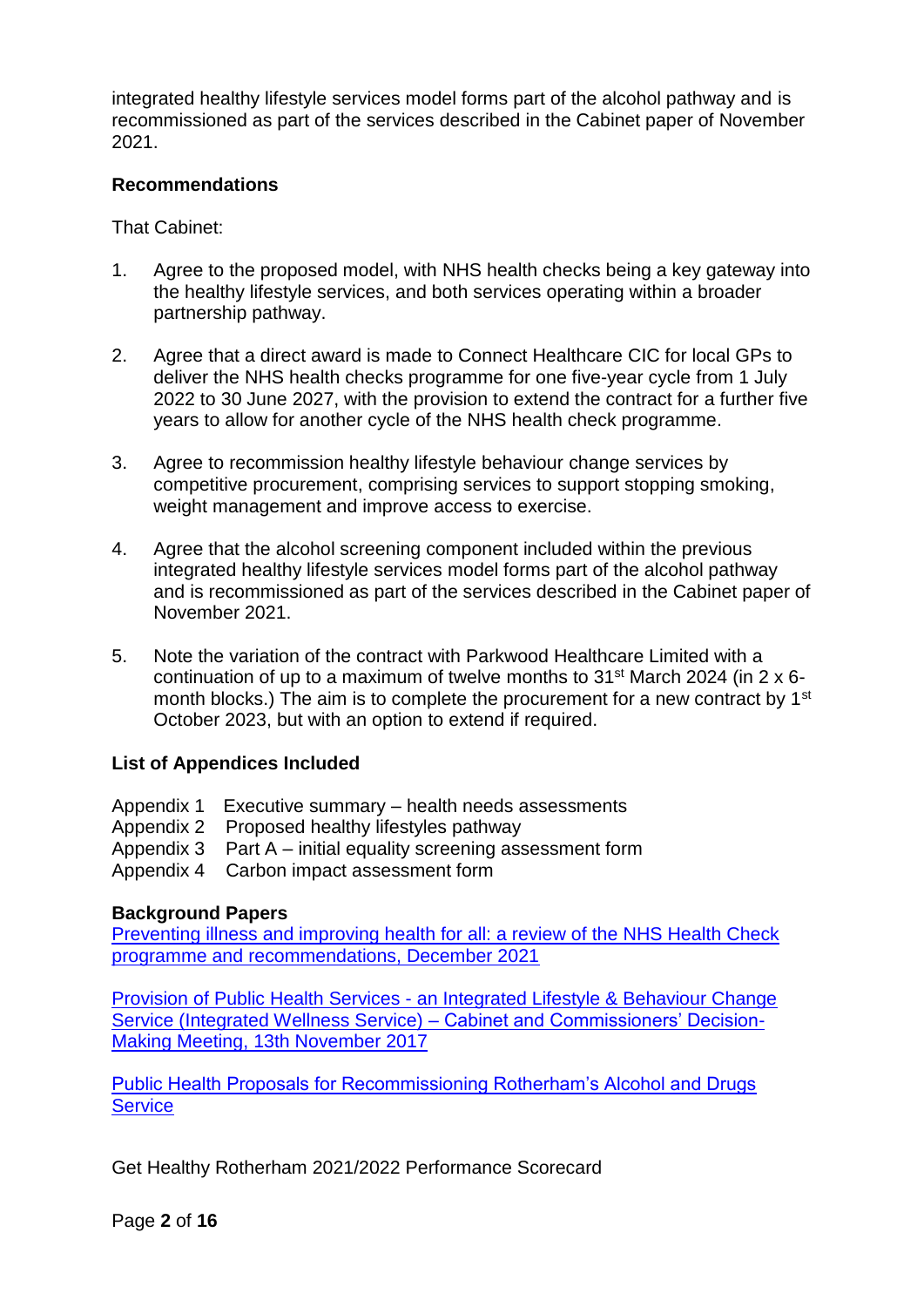**Consideration by any other Council Committee, Scrutiny or Advisory Panel** None

**Council Approval Required** No

**Exempt from the Press and Public** No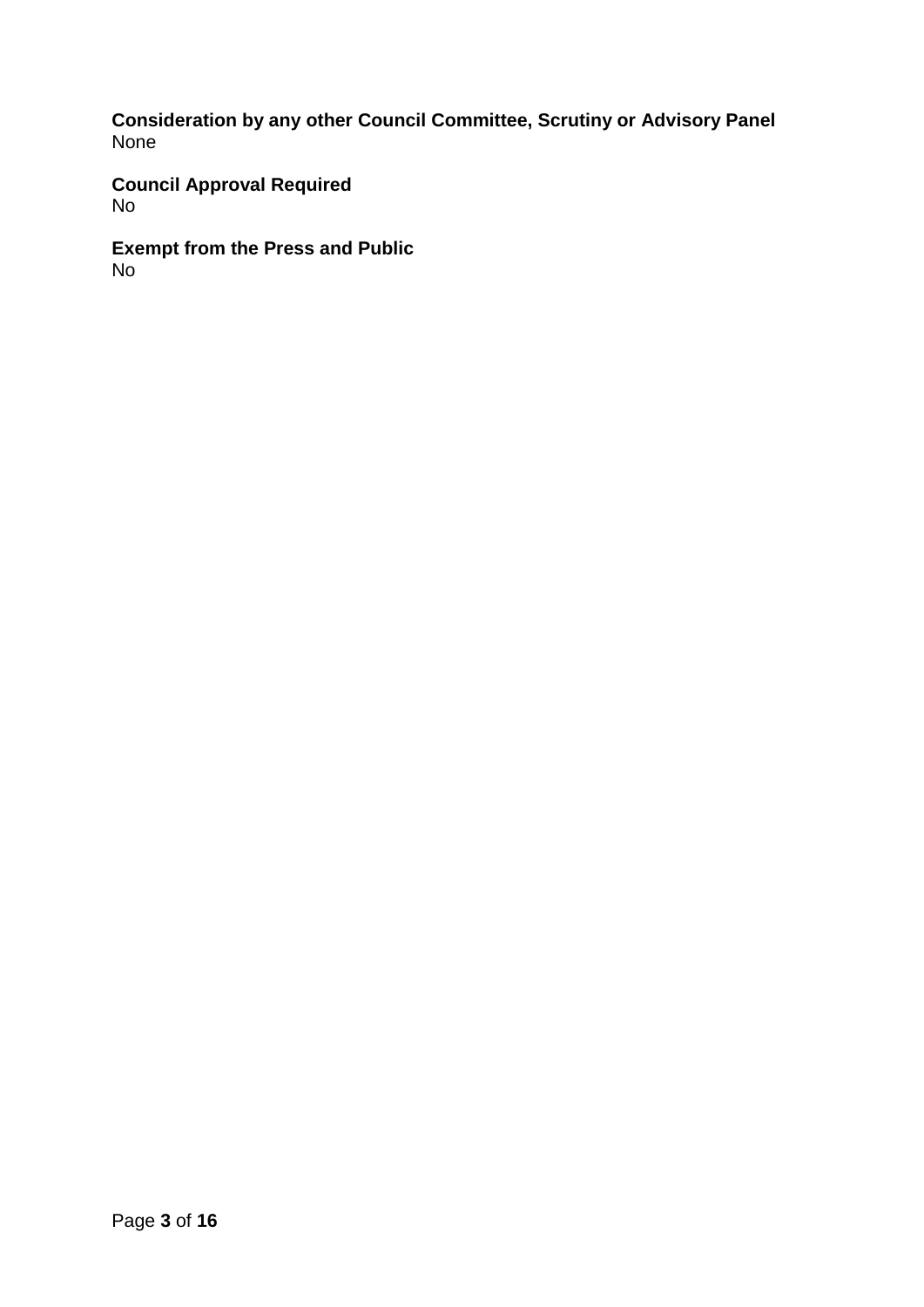# **Public Health, Healthy Lifestyle Services Pathway**

## **1. Background**

- 1.1 This report sets out options and recommendations for a healthy lifestyle pathway that will support public health improvements for the borough over the next ten years. This includes recommendations regarding the future model for healthy lifestyle service delivery and the NHS health checks programme.
- 1.2 In 2016, it was agreed that an integrated lifestyle and behaviour change service would be commissioned, which was a new model for Rotherham, bringing together several existing specialist services for adults. This included:
	- The NHS health checks programme.
	- Alcohol screening.
	- Smoking cessation service.
	- Smoking in pregnancy.
	- Single point of access (for weight management).
	- Adult weight management service.
	- Health trainer service.
- 1.3 These services are primarily for adults, but variation to the contract also led to the inclusion of smoking cessation support for under 18s.
- 1.4 Rotherham's current integrated healthy lifestyle service was tendered in 2016 and awarded to Parkwood Healthcare Limited. The service started on 1 April 2018 for three years (31 March 2021) with the option of 2 one-year extensions which have both been utilised. NHS health checks were paused nationally as a result of the COVID-19 pandemic and are yet to restart in most areas. National guidance for the NHS is that the NHS health check should restart when capacity allows post-March 2022.
- 1.5 The NHS health check programme is a mandated programme that local authorities are required to commission. It is a health check-up for predominantly healthy adults in England aged 40 to 74 who are clinically eligible – (those with certain pre-existing conditions are not eligible for the health check and may receive more regular health checks as part of their long-term condition management.) The programme includes a number of tests and is designed to spot early signs of stroke, kidney disease, heart disease, type 2 diabetes or dementia. Patients should be invited every five years for a health check.
- 1.6 In December 2021, the Office for Health Improvement and Disparities (OHID) published a national review of the NHS health check programme (please see background papers.) This review made several recommendations to enhance the health checks programme, including that:
	- Health checks should be recast to support an ongoing relationship with individuals and promote lasting health and wellbeing, as opposed to an isolated check.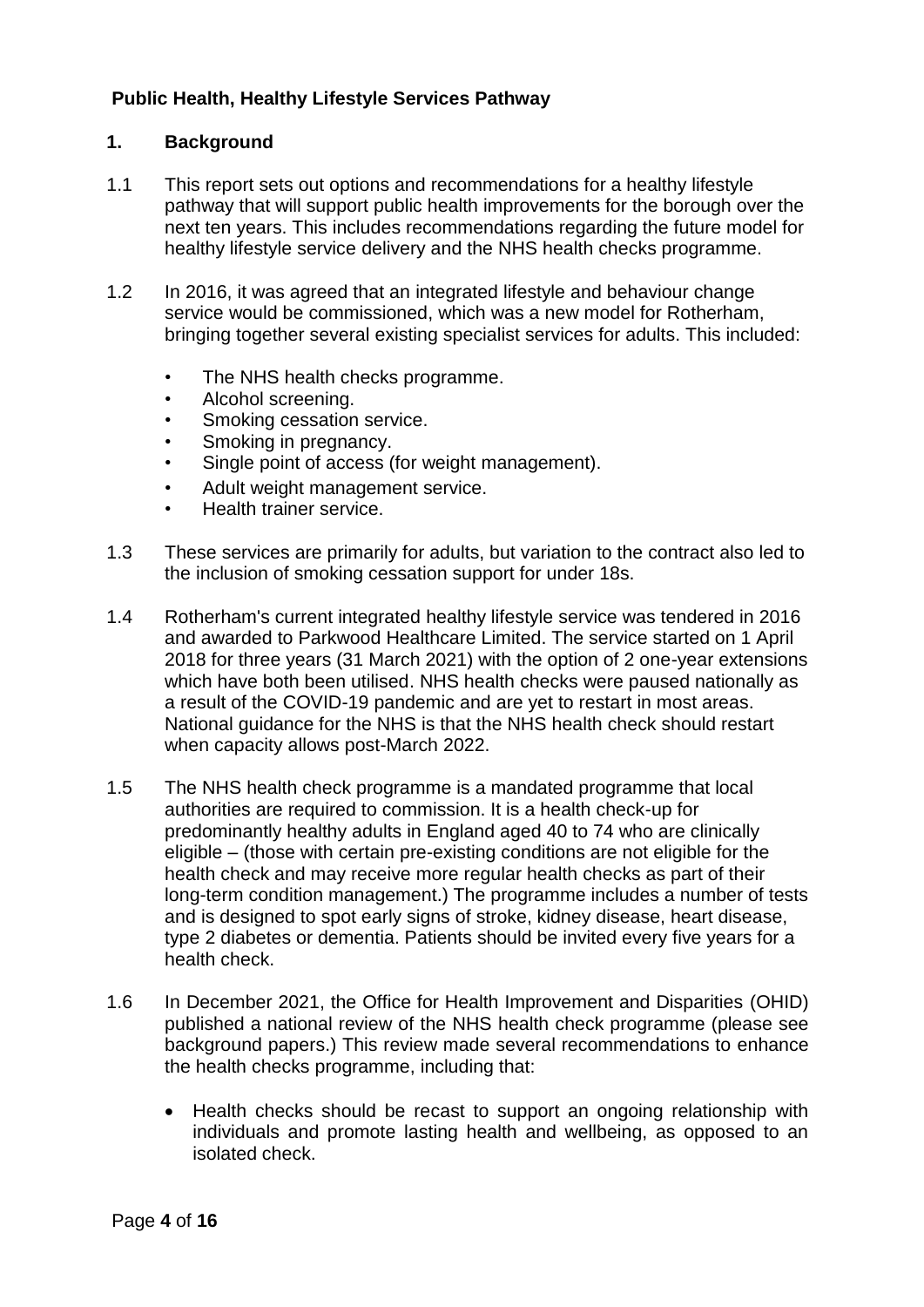- Linked with this, health checks should be the 'entry point' for behaviour change services, including stop smoking, weight management, alcohol, diabetes prevention and physical activity services.
- A digital offer should be launched, piloted by OHID and NHSX.
- The health check should be made available to people from a younger age, with those aged between 30-39 now being eligible – *(currently, people aged 40 to 74 with no known pre-existing CVD are eligible for an NHS Health Check every 5 years.)*
- Action should be taken to improve the participation of all eligible groups, but particularly those from deprived areas, ethnic minority groups and men.
- More conditions should be covered in the health check, including common mental health conditions and musculoskeletal conditions.
- An ongoing and independent scientific evaluation of the NHS health checks programme should be launched.
- 1.7 A national paper is anticipated that will outline further guidance regarding how these recommendations will be taken forward. Ensuring that Rotherham's model is compliant with the new guidance and expectations is a priority.

## **2. Key Issues**

- 2.1 In Rotherham, life expectancy and healthy life expectancy are lower than the national average. This means that local people not only live shorter lives than the England average, but they can expect to live for a longer proportion of their lives in poor health. Rotherham is also significantly worse than the England average for under 75 mortality for numerous conditions, including cardiovascular disease, respiratory disease, and cancer.
- 2.2 The Global Burden of Disease Study 2019 found that the risk factors that are driving disability adjusted life years (DALYs)\* and premature mortality in Rotherham are largely amenable to prevention. The top ten risk factors associated with DALYs in Rotherham are: smoking; high blood glucose; diet; high BMI; high blood pressure; high cholesterol; alcohol use; occupational risk; cold homes; and air quality. These risk factors are also drivers of health inequalities and are associated with socioeconomic deprivation.

\**(Disability-adjusted life years refers to the number of years lost due to illhealth, disability, or early death.)*

- 2.3 In Rotherham:
	- 72.9% of adults in Rotherham were overweight or obese (BMI >25) in 2019/20, compared to 62.8% nationally – this equates to around 150,000 adults in Rotherham with excess weight.
	- 17.8% of adults smoked in 2019, compared to 13.9% nationally equates to around 37,000 current adult smokers.
	- 11.9% of pregnant women were known to be smokers at time of delivery during the first two quarters of 2021/22, compared with an England average of 9.1%.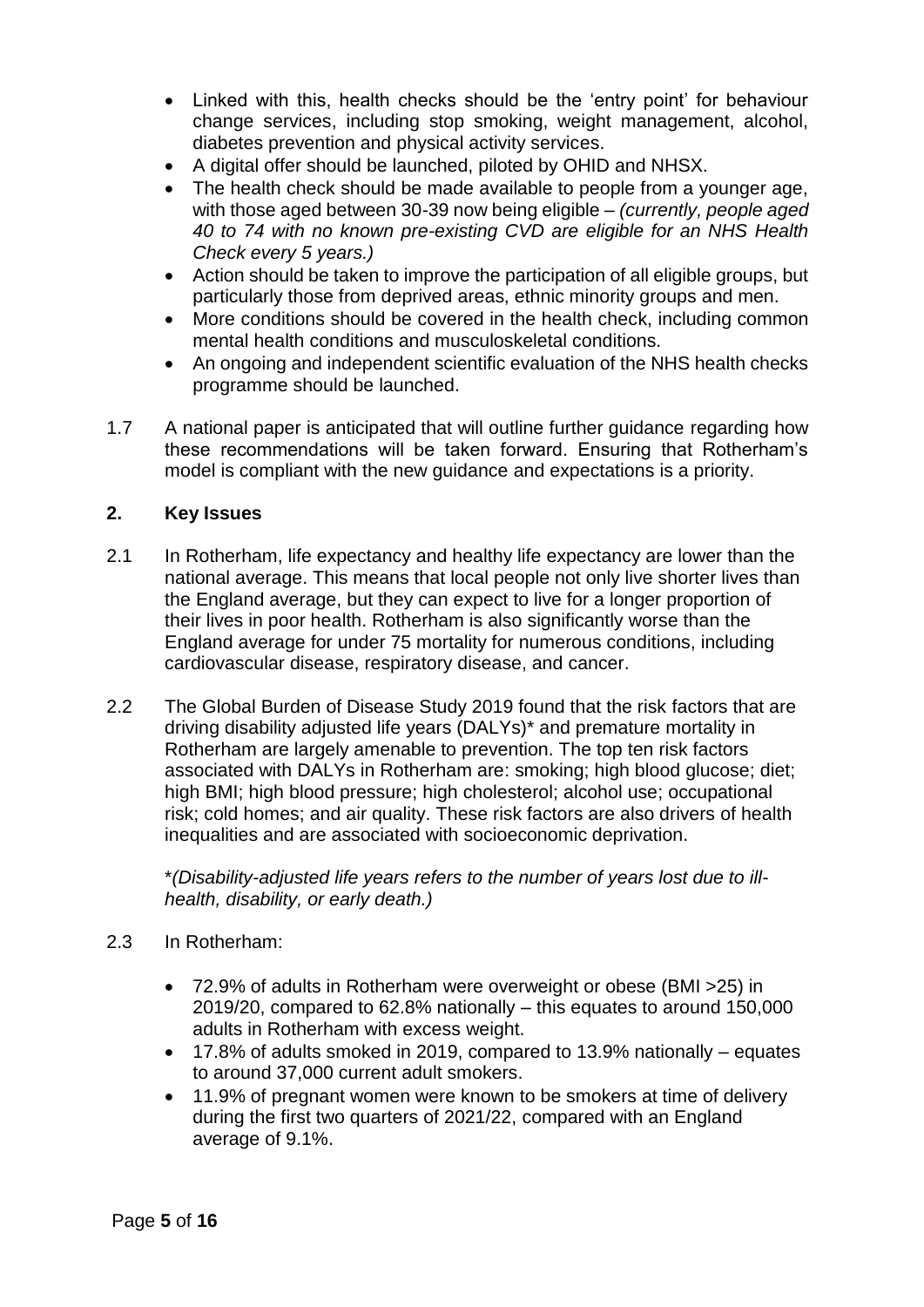- 30% of adults in Rotherham drink over 14 units of alcohol per week (2011- 14 data).
- As well as adults, these risk factors are also higher amongst children and young people. 10% of 15-year-olds in Rotherham smoked in 2015, compared to 8.2% nationally and 37.9% of 11-year-olds in Rotherham were overweight or obese in 2019/20.
- 2.4 Local authorities have a mandate to commission NHS health checks and a responsibility for healthy lifestyle services. These services, in conjunction with wider partnership services and initiatives, aim to address some of the challenges set out above, improving population health and supporting Rotherham people to live well for longer.
- 2.5 An overview of how these services are currently operating is set out below.

## 2.6 **NHS health checks – current model**

- 2.7 For the last year of the contract, NHS health checks have been paused. Due to the impact of the COVID-19 pandemic, there was a national decision to suspend the health check programme, meaning there is no current or recent performance data. It is now timely to restart and restore these services.
- 2.8 Prior to the suspension, there were considerable challenges regarding the delivery of NHS health checks within the existing model, including a lack of agreement with local GPs around obtaining the list of clinically eligible patients. The review of health checks identified this as a challenge nationally where the provider is not primary care. The previous model that was tried in Rotherham has demonstrated that obtaining access to information around clinical eligibility is key to the operation of a successful NHS Health Check model and that this information is only accessible to primary care.
- 2.9 The previous provider attempted to manage this issue through subcontracting this to primary care but failed to agree a system and had to invite all patients in the target age group, which was not a compliant model. This has limited the evaluation of the integrated model as the service has not been able to operate in the manner intended in the Cabinet Paper of 2017.

#### 2.10 **Healthy lifestyle and behaviour change services – current model**

- 2.11 Health needs assessments were conducted in 2021 to inform the commissioning of services (see Appendix 1.) These needs assessments reflected that certain elements of the current system in Rotherham function well, especially where strong positive relationships exist between partners.
- 2.12 This is reflected in the latest performance figures. In 2021/22, the provider has supported 5549 Rotherham residents (exceeding the target of 5000), 42% of which came from the most deprived wards in the Borough (exceeding the target of 35%.) This has included supporting 1640 Rotherham residents to stop smoking, with 909 successfully achieving a 4-week quit (exceeding the target of 648), with a quit rate of 68% (target 55%).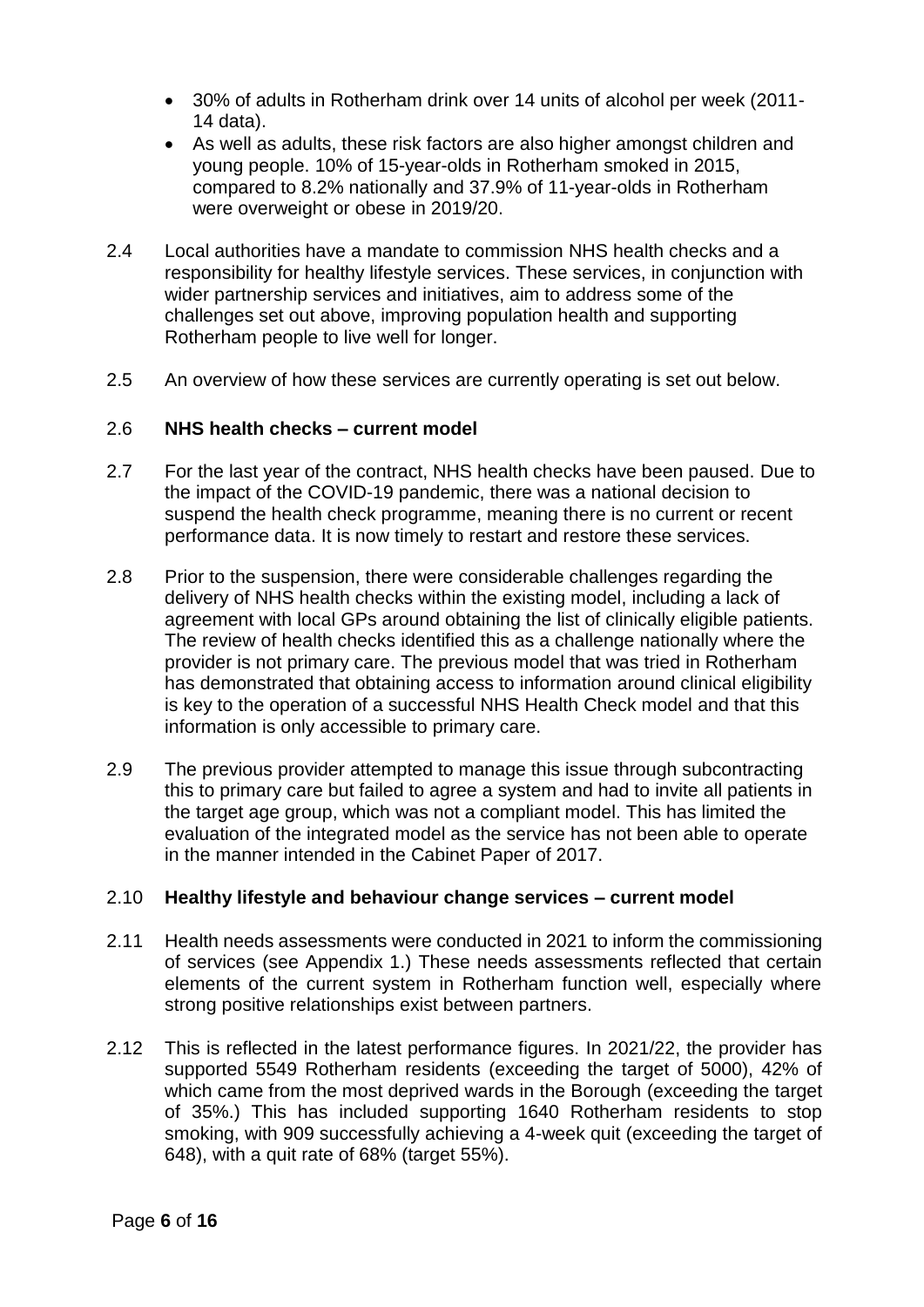- 2.13 The pandemic has impacted the delivery of the weight management service, due to many services not being able to offer face to face interventions for the majority of 2021/22, because of COVID restrictions. Despite that, the provider has supported 1601 Rotherham residents to access weight management services, although so far only 18% have managed to achieve a weight loss (against a target of 30%).
- 2.14 However, there are some challenges with the existing model for healthy lifestyle services. To summarise:
	- The total number of referrals to the healthy lifestyle services is small, especially given the fact that Rotherham is worse than national averages for several risk factors, including smoking, excess weight, and alcohol.
	- Despite evidence pointing to a high degree of need in Rotherham, most referrals into services were self-referrals, with GP referrals accounting for a very small proportion (only 6% for smoking cessation services and 14% for weight management.) This is a concern, as those with the greatest clinical need may not be referred to or accessing the services.
	- Linked with this, the cost and location of currently available services for physical activity means that those who have the greatest need are not always able to access services.
	- There is no single up-to-date resource to signpost people to, meaning there is a difficulty for professionals in knowing what is on offer outside of defined services. A comprehensive directory would support this.
	- There is a lack of prevention messaging within the borough for both smoking and healthy weight.
	- Linkages with other services within the pathway could be stronger and work more effectively.
- 2.15 Some of these challenges have been compounded by the stop-start delivery that has been caused by the pandemic. This has affected the way services have been delivered; for example, NHS health checks have been suspended nationally and some services have been delivered in a different way, e.g., moving to a digital approach. It has also affected attendance at appointments and the ability of primary care to respond to those needing further follow up appointments.

#### **3. Options considered and recommended proposal**

- 3.1 A re-tender of the exact same service as present has been discounted due to the issues with the current model outlined above and the aim to meet the recommendations from the national review of NHS health checks.
- 3.2 As outlined above, smoking, obesity and alcohol consumption are higher in Rotherham when compared with the national average, yet the number of referrals to healthy lifestyles services are low, with the current model being dependent on self-referrals. The recommended proposal should help to reach more people.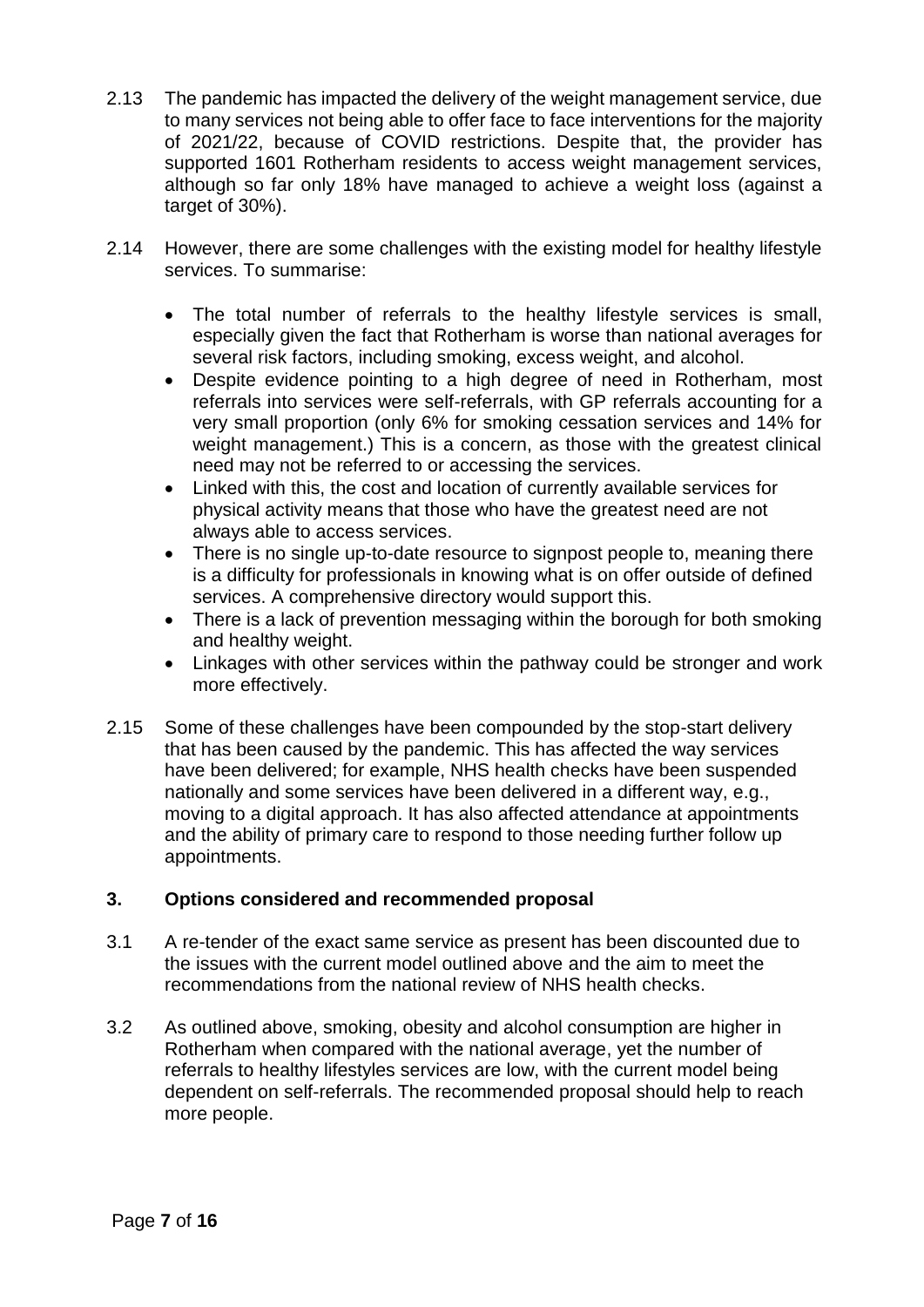## 3.3 **Proposed healthy lifestyles pathway**

- 3.4 The intention is that the NHS health checks programme and the healthy lifestyle services operate within a broader partnership pathway. The desired pathway is outlined in Appendix 2.
- 3.5 Aligned with the national review of NHS health checks, the check will be a key gateway into the healthy lifestyle services. GPs will call eligible patients to undertake the health check every five years and will target communities at the highest risk of the conditions being screened for. Based on the outcome of the health check, GPs will provide advice around behavioural change and make appropriate referrals into healthy lifestyle services or to other provision within the community.
- 3.6 Making the health check a key gateway into healthy lifestyle services aims to ensure that those with the greatest clinical need are referred onto support, and that inequalities in access are reduced.
- 3.7 Whilst referrals from health checks will be an integral part of the pathway, other referral routes into healthy lifestyle services will also exist, such as selfreferrals and other clinical referrals where risk factors are identified.
- 3.8 Given the scale of the public health challenge in Rotherham, healthy lifestyle services cannot be the only solution to supporting behavioural change – (e.g., over 72% of adults are overweight or obese and over 17% of adults smoke.) As such, referral routes should also be in place to provision within communities and towards self-help prevention messaging. Work will take place with partners across the Rotherham Place to further develop the pathway.
- 3.9 The new model should support better linkages across the partnership, including embedding the principle of 'making every contact count', effectively signposting to the offer within the community and promoting self-help and upstream prevention messaging. Tackling health inequalities will be a central part of the model, with support delivered at a scale that is proportionate to the degree of need.
- 3.10 It is proposed that the NHS health checks, and the healthy lifestyle services are treated as two elements of one pathway. The proposals for each element are outlined below.

#### 3.11 **NHS Health Checks – proposals**

3.12 Informed by the learning from the current model, it has been concluded that it is only primary care that is able to effectively manage the call and recall of patients who are eligible for the NHS health check programme, accounting for patients with health issues that make them ineligible. This is because primary care has access to patient records which can be used to identify eligibility, and this data is not available to other providers. There is a national precedent for this conclusion, as at the time of writing this report, all other areas where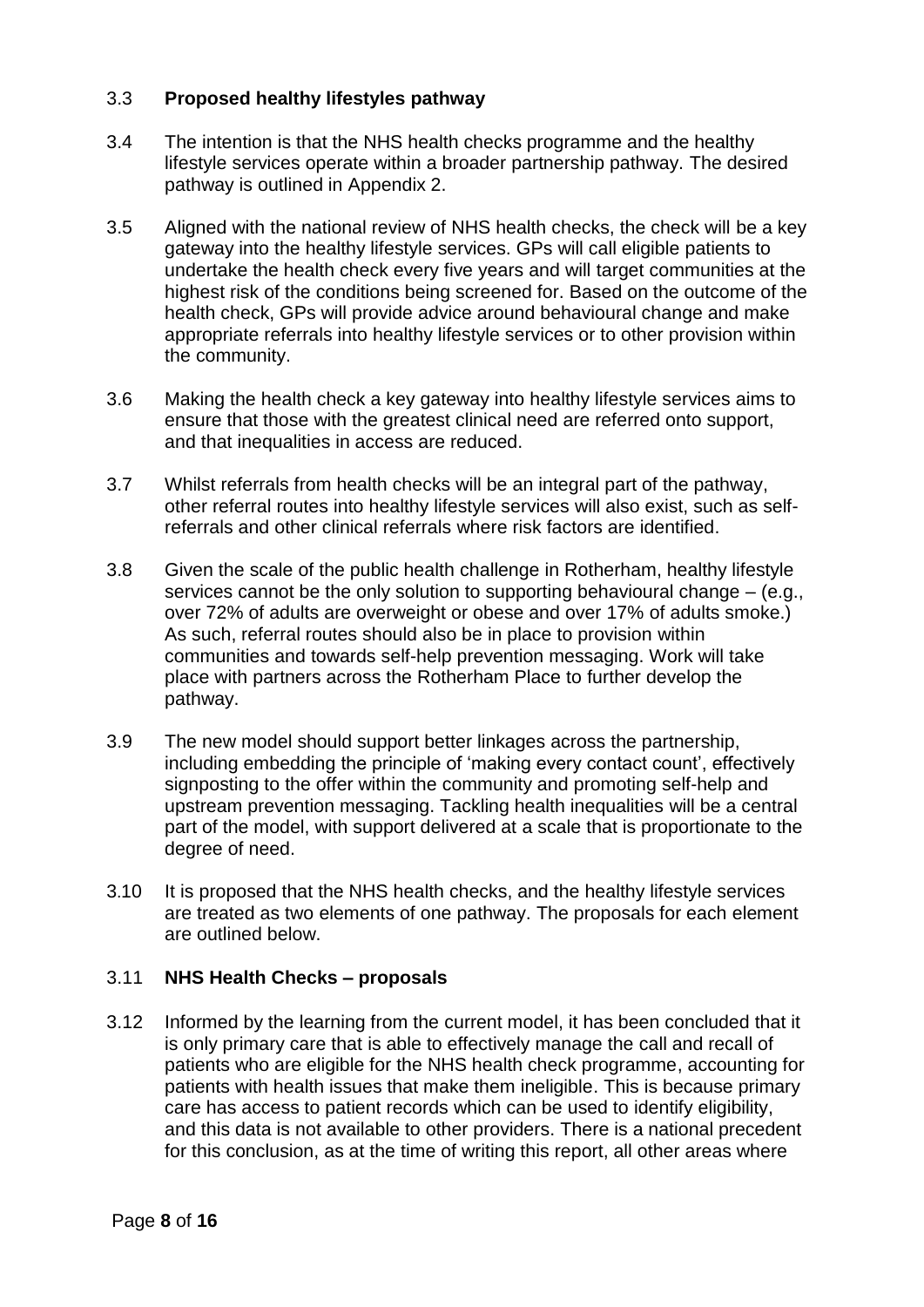the NHS health check is delivered by other providers have relied on subcontracting the call and recall aspect to general practice.

- 3.13 As the GP is responsible for any clinical follow up from the NHS health check, the preferred model is that the whole health check takes place in primary care, with the option for referrals to be made for additional services. This is a more efficient model which supports ongoing engagement with the patient and is in line with the findings of the national review of health checks.
- 3.14 Evidence also shows that groups at the highest risk of the conditions being screened for are often less likely to participate in screening. Discussions with Primary Care Clinical Directors have identified opportunities to take more of a targeted approach when calling patients for health checks, drawing from data available to primary care, such as the Rotherham Health Record and the primary care dashboard. The data and patient records available to GPs are not available to other providers, making GPs uniquely placed to target in this way.
- 3.15 Additionally, in terms of targeting underserved communities, Connect Healthcare and primary care have learning to draw from based on the rollout of the COVID-19 vaccination programme. This provides a strong foundation to build on what worked well, and there may be an opportunity to join work up with other screening programmes led by primary care (such as the upcoming programme of lung health checks) to share learning and effectively target underserved populations.
- 3.16 It is therefore, recommended that a direct award for the delivery of the NHS health checks be made to general practices via Connect Healthcare for a period of 5 years from July 2022 to June 2027. The rationale behind awarding the contract for 5 years is because the NHS health checks programme runs on a 5-year cycle, with eligible adults being called every 5 years. It is recommended that the potential for a 5-year extension is built into the contract, which would be dependent on a review of performance linked to outcomes and KPIs.
- 3.17 Connect Healthcare Rotherham CIC (CHRoCIC) is a federation formed by GP practices in Rotherham. A GP federation is a legal entity that enables a group of general practices or surgeries to work together and share responsibility for delivering high quality, patient-focused services. Connect Healthcare is the only legal body identified that could receive the money on behalf of general practice in Rotherham. This model can enable economies of scale in primary care, e.g., on the management of data and recall systems whilst enabling delivery in multiple locations across Rotherham. Practices without capacity to deliver can be managed through a primary care home model with patients offered the service via the primary care network hubs.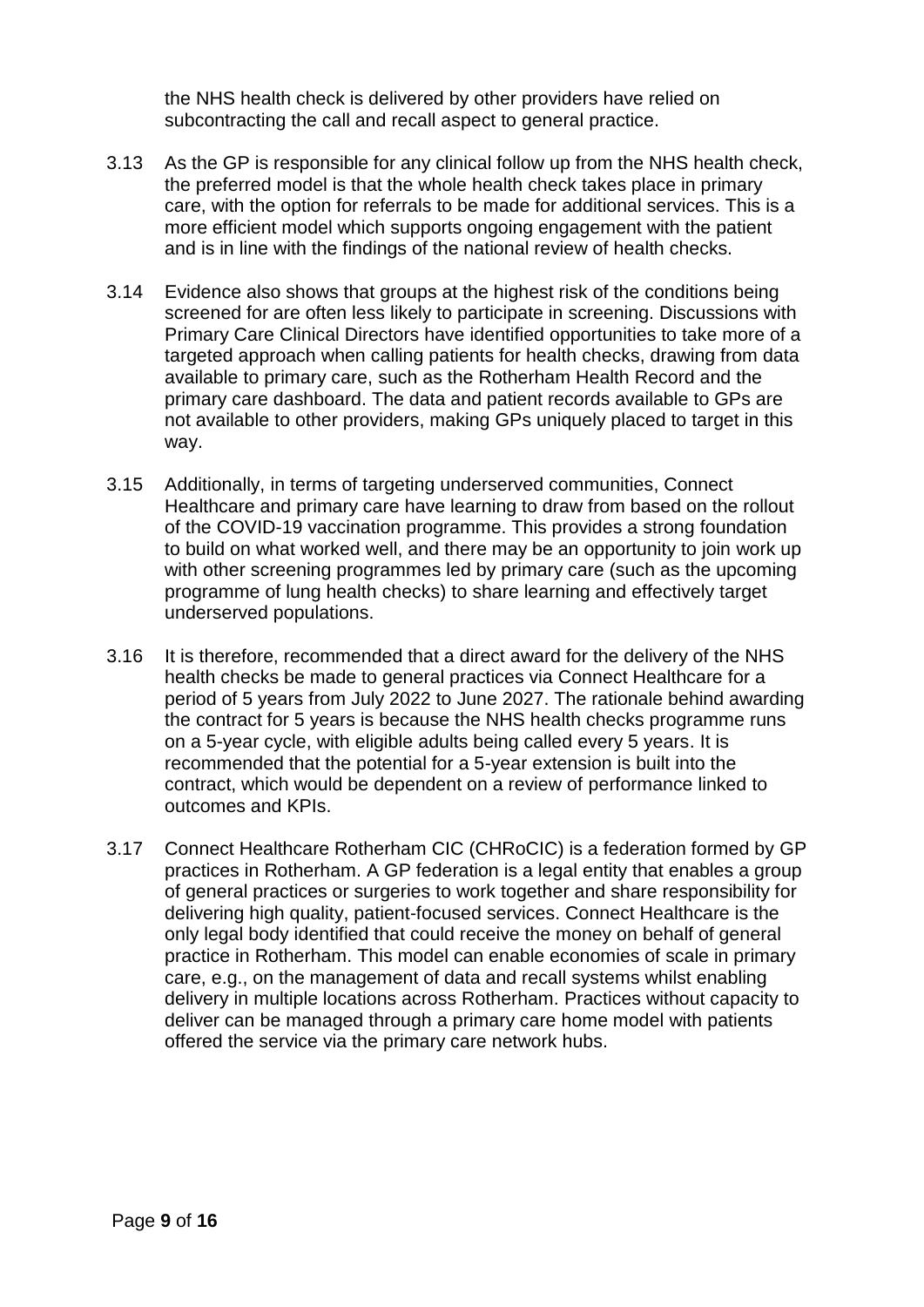## 3.18 **Healthy lifestyles services – proposals**

- 3.19 It is proposed that the healthy lifestyle services be recommissioned, incorporating smoking cessation services, weight management support and improved access to exercise. This will primarily be support to adults but may also include some support for young people.
- 3.20 It is proposed that the alcohol component of the current integrated healthy lifestyles service forms part of the alcohol pathway and is recommissioned as part of the services described in the Cabinet paper from November 2021 (please see background papers.) This is the preferred approach due to the specialist knowledge of the staff within the alcohol and drugs service.
- 3.21 Additionally, it is proposed that the contract with Parkwood to deliver the healthy lifestyle services is continued for a period of up to 12 months to the end of March 2024 but that this is negotiated as 2x 6-month options to allow for the new service to be in place by October 2023 if possible. This extension allows sufficient time for the commissioning work to take place and for partners to work together through the Prevention and Health Inequalities Enabler Group to establish the wider healthy lifestyles pathways. Without an extension, there is the risk of a gap in service provision, which could negatively affect service-users and would leave GPs with no service to refer to, undermining the pathway approach.
- 3.22 In summary, the recommendations are:

That Cabinet:

- Agree to the proposed model, with NHS health checks being a key gateway into the healthy lifestyle services, and both services operating within a broader partnership pathway.
- Agree that a direct award is made to Connect Healthcare CIC for local GPs to deliver the NHS health checks programme for one five-year cycle from 1st July 2022 to 30th June 2027, with the provision to extend the contract for a further five years to allow for another cycle of the NHS health check programme.
- Agree to recommission healthy lifestyle behaviour change services by competitive procurement, comprising services to support stopping smoking, weight management and improve access to exercise.
- Agree that the alcohol screening component included within the previous integrated healthy lifestyle services model forms part of the alcohol pathway and recommissioned as part of the services described in the Cabinet paper of November 2021.
- Note the variation of the contract with Parkwood Healthcare Limited with a continuation of up to a maximum of twelve months to 31 March 2024 (in 2 x 6-month blocks.) The aim is to complete the procurement for a new contract by 1 October 2023, but with an option to extend should timescale require it.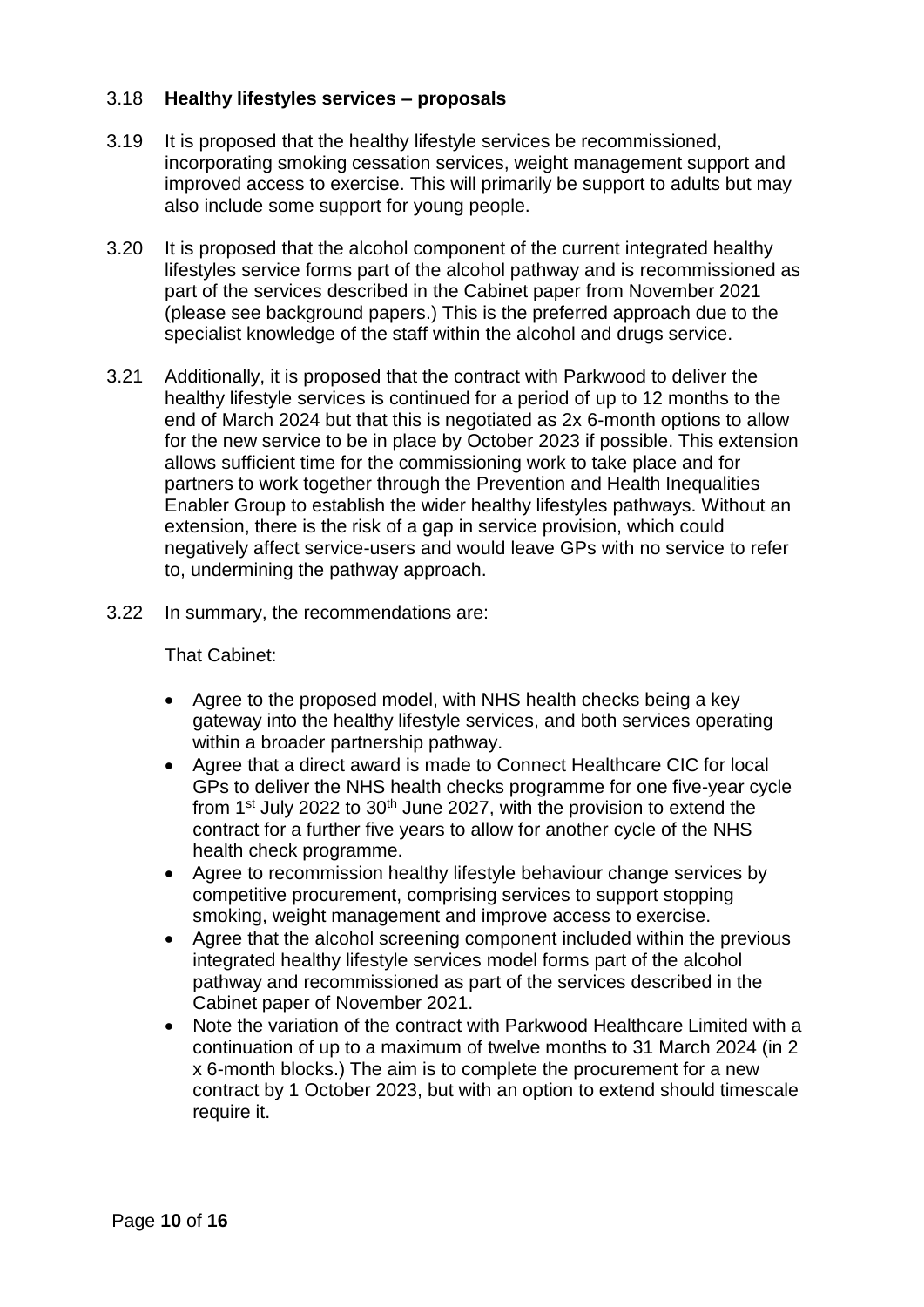## **4. Consultation on proposal**

- 4.1 Consultation on the pathway and options has taken place at the ICP Prevention and Health Inequalities Group chaired by the Director of Public Health. The group includes key health partners and has covered discussion about how the pathway will operate for patients.
- 4.2 The new guidance on the NHS health check and pathway options has also been discussed with the Local Medical Committee (LMC) and the Primary Care Network Clinical Directors.
- 4.3 Engagement and coproduction work will take place with local people, including groups that have been identified as underserved within the existing model. This additional consultation is part of the pathway development and will be informed by the health needs assessments and the high-risk groups identified.
- 4.4 Market engagement will also take place regarding the recommissioning of the healthy lifestyles services. This is scheduled to take place in Summer, subject to Cabinet approval of the proposed approach.

#### **5. Timetable and Accountability for Implementing this Decision**

- 5.1 The lifestyle service will start by April 2024 at the latest in its new form to ensure this provision is continuous and clients can be handed over.
- 5.2 It is envisaged that market engagement activity will commence in the summer months followed by procurement commencing in November. The new service is expected to be live by October 2023 subject to completion of a successful mobilisation period.
- 5.3 Delivery of the NHS health check will start when the specification and contracts are finalised – (target date for mobilisation is July 2022.) The numbers delivered will depend on the national position regarding COVID guidance and priorities within primary care.

#### **6. Financial and Procurement Advice and Implications**

- 6.1 The current healthy lifestyle service value is £449k, funded from the Public Health Budget. The original awarded contract value was £700k, however £251k was removed when the NHS health check was suspended for the final contract year.
- 6.2 The NHS health check is a mandated function, and the contract value will be a minimum of £251k per annum to deliver health checks, which equates to £2,510,000 for the full 10-year contract. Whilst this will be the minimum value, it is proposed that flexibility is retained for the award to be higher, subject to the availability and identification of funding. The continuation of both services has been included in the Public Health budget in 2022/23.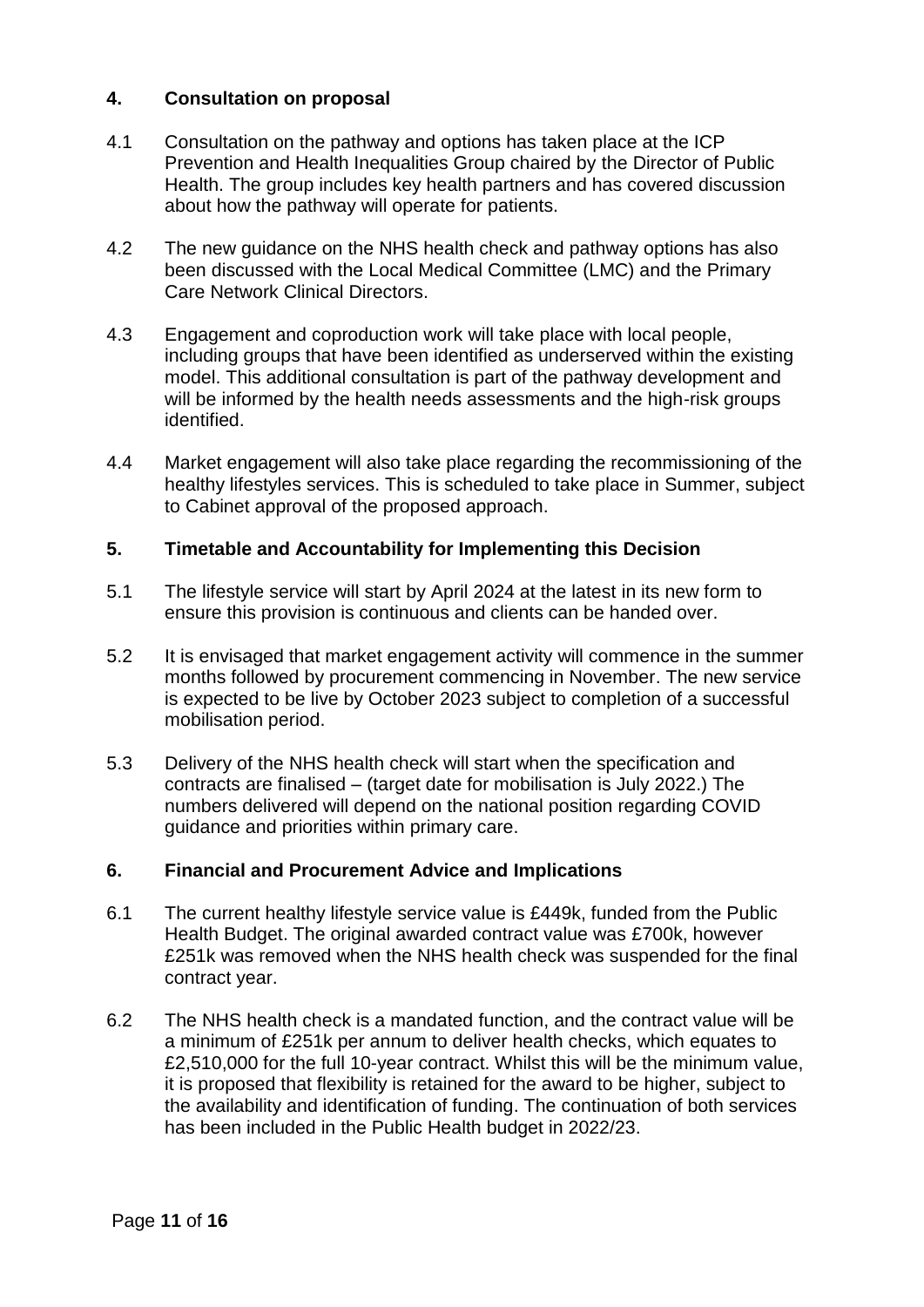6.3 The services described in this report would be defined in the Public Contracts Regulations 2015 ("the Regulations") (as amended) as Social and Other Specific Services ("SOSS").

There are individual procurement implications relative to the commissioning activity detailed in this report as follows:

# **1. Health Checks – Connect Healthcare CIC**

The value of this service contract is for one five-year cycle of the NHS health checks programme, with the provision to extend the contract for a further five years, subject to a review of performance, meaning a potential total of 10 years equating to £2,510,000 net of VAT. This above the threshold for SOSS (£552,950 net of VAT / £663,540 inclusive of VAT) as defined in the Regulations, and as such a full procurement in compliance with the Regulations is required unless one of the exemption grounds can be relied upon.

In the context of the Health Checks, General Practitioners have sole access to the confidential medical data necessary to ascertain the invitations and commit to completing Health Checks for those eligible. The Regulation provide through the use of Regulation 32 (Use of the negotiated procedure without prior publication) an exemption on the grounds as detailed in this report. For the purpose of this report the Council would be relying on the provisions in Regulation (32)(2) which sets out the following: The negotiated procedure without prior publication may be used for public works contracts, public supply contracts and public service contracts in any of the following cases:

- (b) where the works, supplies or services can be supplied only by a particular economic operator for any of the following reasons:-
	- (ii) competition is absent for technical reasons.

# **2. Recommissioning healthy lifestyle behaviour change services**

The current contract value for healthy lifestyle behaviour change service is circa £449,000 per annum with a potential total five-year term (tendered for 3 years with the provision to extend the contract for 2 x one-year periods). Using the current contract value as an indication of the future contract value, this makes the estimated value of the service above the threshold for SOSS (£552,950 net of VAT / £663,540 inclusive of VAT) and as such a competitive procurement must be undertaken in compliance with the Regulations and the Council's own Financial and Procurement Procedure Rules, which will be facilitated and overseen by the Corporate Procurement Team.

## **3. Continuation of the Healthy Lifestyle Service – Parkwood Healthcare Limited**

In order to enable the continuation of the Healthy Lifestyle Service contract with Parkwood Healthcare Limited for a further maximum of 12 months at a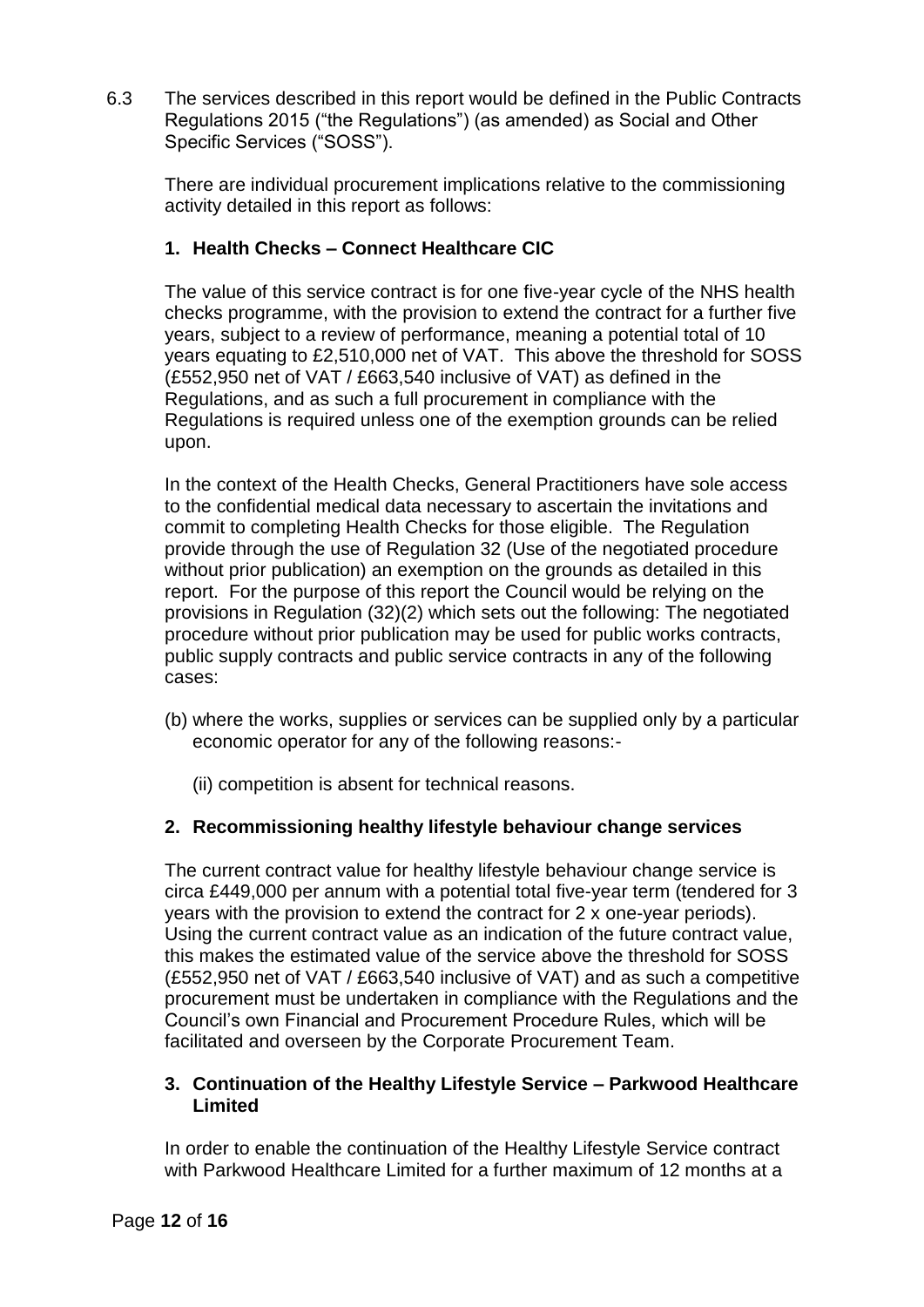value of £449,000 net of VAT, the Council are required to undertake a contract variation. The variation must be conducted in compliance with the Regulations and a formal modification notice issued.

A modification of this contract is permitted under Regulation 72 (Modification of Contracts during their Term) subject to satisfying certain conditions. For the purposes of the variation detailed in this report the Council would be relying on 72(1) which sets out the following: Contracts … may be modified without a new procurement procedure ... in any of the following cases:

(c) where all of the following conditions are fulfilled:

- (i) the need for variation has been brought about by circumstances which a diligent contracting authority could not have foreseen *(as described within the body of this report at 3.21)*
- (ii) the variation does not alter the overall nature of the contract *(the nature of the contract is not subject to change)*
- (iii) any increase in price for the extra year does not exceed 50% of the value of the original contract *(the increase in price represents 15% of the original contract value).*

#### **7. Legal Advice and Implications**

- 7.1 In relation to the proposed direct award of the Health Checks contract to Connect Healthcare CIC:
	- This Cabinet Report demonstrates that a direct award is justifiable (regardless of contract value) because competition is absent for technical reasons (regulation 32(2)(b)(ii)). Due to the specialist nature of the services, no other operator would appear to have the same access to GPs and the GP clinical record within the Borough.
	- Officers have consulted Legal Services regarding the preparation of appropriate contractual documentation.
- 7.2 In relation to the recommission of the healthy lifestyle behaviour change services:
	- As indicated in section 6 of this Cabinet Report, it is a contract to be procured under the 'light touch' regime of the Public Contracts Regulations. Given the contract value, it must be subjected to a full procurement exercise unless a specific exemption in the Regulations applies. There is no obvious exemption in the Regulations.
	- Officers have consulted Legal Services regarding the preparation of appropriate contractual documentation.
- 7.3 In relation to the continuation of the Healthy Lifestyle Service contract with Parkwood Healthcare Limited: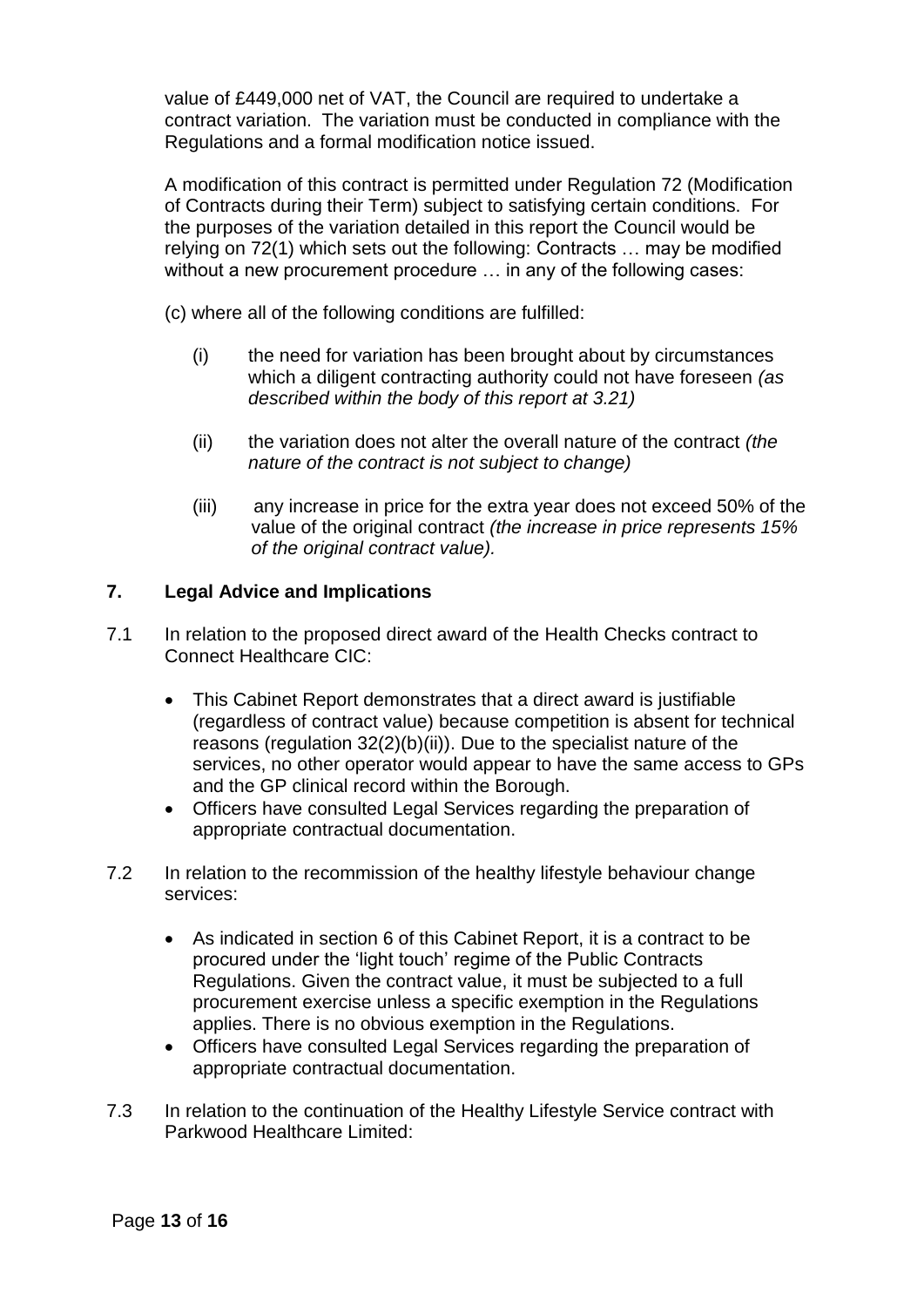- Any extension of the contract from 1<sup>st</sup> April 2023 to 31<sup>st</sup> March 2024 would require a variation to the contract to enable the services to continue for the further year.
- An extension of this kind is permitted under regulation 72(1)(c) without requiring a new procurement if all of the following conditions are met:
	- the need for variation has been brought about by circumstances which a diligent contracting authority could not have foreseen;
	- the variation does not alter the overall nature of the contract;
	- any increase in price for the extra year does not exceed 50% of the value of the original contract.
- Officers may wish to consult Legal Services to have appropriate contract variation documentation prepared.

## **8. Human Resources Advice and Implications**

- 8.1 There are some staff in the current model with Parkwood Healthcare Ltd where TUPE might apply in the new service model. The proposed option will enable the provider to comply with their requirements under TUPE.
- 8.2 If there were no extension to the contract with Parkwood, there would be a risk to TUPE arrangements due to a likely gap in service delivery.

## **9. Implications for Children and Young People and Vulnerable Adults**

- 9.1 The NHS health check currently only applies to those aged 40 and above, with the potential that this will be lowered to age 30 and above. However, some elements of referral into healthy lifestyle services are applicable to young people, namely a stop smoking support offer and access to weight management and exercise opportunities.
- 9.2 The 0-19s Public Health Nursing Service model signposts young people requiring stop smoking support into this service. The NCMP programme also offers weight management follow up but can also signpost into this service.

# **10. Equalities and Human Rights Advice and Implications**

- 10.1 Ensuring that services are effective and accessible for all our communities, including protected characteristic groups is important. To underpin the recommissioning of the healthy lifestyles and behaviour change services, coproduction work with undeserved communities and other key stakeholders is planned. This will be led by voluntary sector partners and will help to shape the final pathway and model.
- 10.2 Addressing health inequalities is a key objective of these services. The specifications will include expectations around targeted action that will be undertaken with underserved communities and those identified as high-risk.

# **11. Implications for CO2 Emissions and Climate Change**

11.1 In terms of carbon impact, under the proposed model the NHS health check will largely be delivered from general practices, although there may be the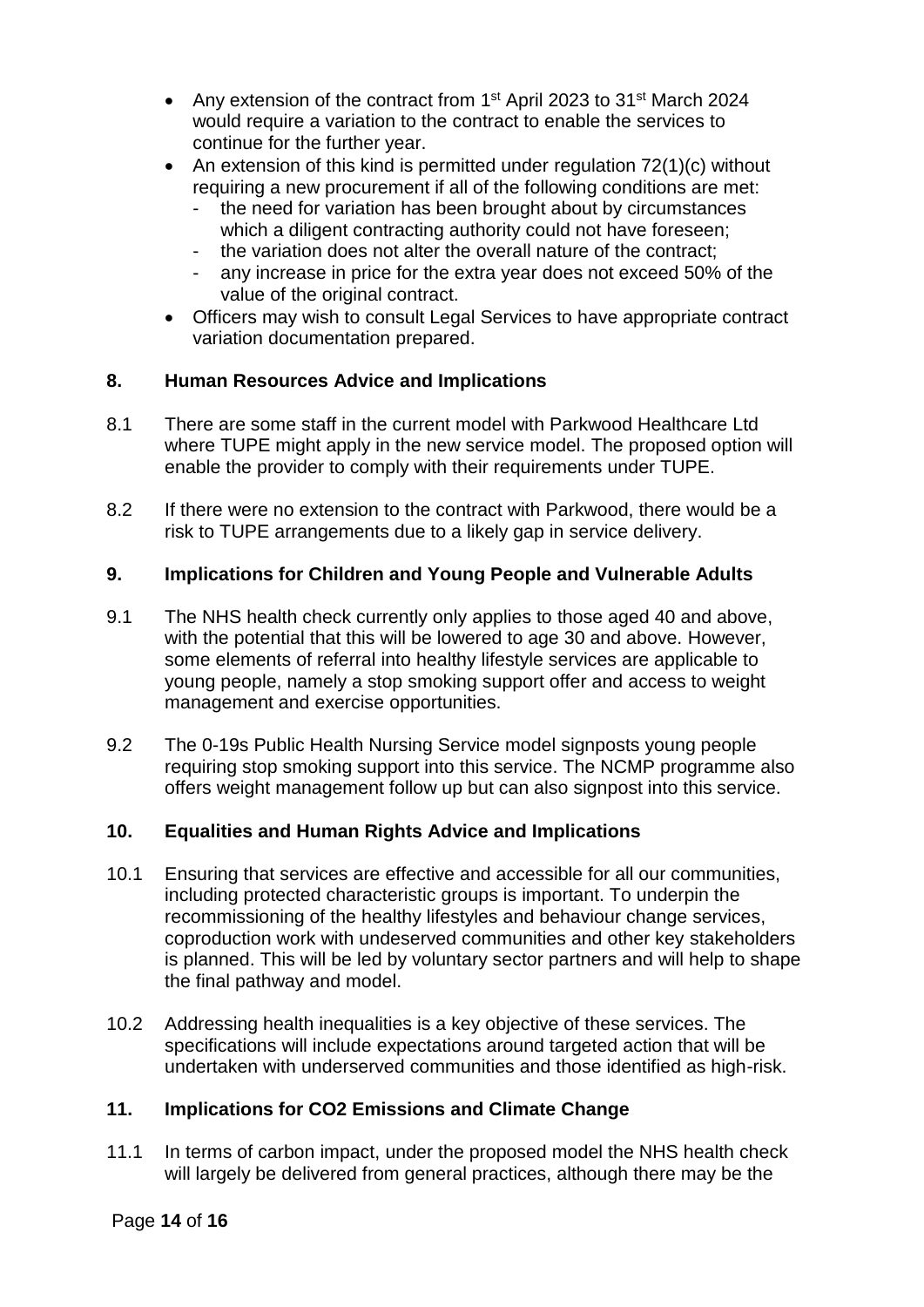option to provide mobile health checks as part of outreach work with communities. This means there may be some transport implications, but these will be minimal.

11.2 The integrated healthy lifestyle service may not operate from a physical premises. Some of the service offer will be digital and online. It is not anticipated that there will be an increase in CO2 emissions as a result of this decision.

#### **12. Implications for Partners**

- 12.1 To work effectively, these services need to be integrated within an agreed partnership pathway. The proposed pathway has been outlined within appendix 2 and has been informed by consultation with partners, including the ICP Prevention and Health Inequalities Enabler Group.
- 12.2 If the recommendation were approved, the NHS health checks service would be awarded directly to Connect Healthcare. Partners would also be eligible to bid to deliver the healthy lifestyles and behaviour change services, but this will be a competitive tender process, open to any prospective providers.

#### **13. Risks and Mitigation**

- 13.1 Without the extension to the existing contract, there is insufficient time to fully consult with primary care partners on the NHS health check restart as an integral part of the pathway and the inclusion of the new guidance. This may also lead to a gap in service provision, which could negatively affect serviceusers and impact on TUPE arrangements.
- 13.2 The current contract value available for the NHS health checks programme means it would not be feasible to cover the whole eligible population (76,030), with the current budget allowing for a 50% coverage of the eligible population, with the national take-up rate target being 75%. This has necessitated a targeted approach to those at greatest need. It is proposed that £251k per annum is treated as the minimum contract value, with the flexibility for the award to be higher, subject to the availability of funding.

# **14. Accountable Officers**

Ben Anderson, Director of Public Health

Approvals obtained on behalf of Statutory Officers: -

|                                                                                | <b>Named Officer</b>  | <b>Date</b> |
|--------------------------------------------------------------------------------|-----------------------|-------------|
| <b>Chief Executive</b>                                                         | <b>Sharon Kemp</b>    | 28/04/22    |
| Strategic Director of Finance &<br><b>Customer Services</b><br>(S.151 Officer) | <b>Judith Badger</b>  | 25/04/22    |
| <b>Assistant Director, Legal Services</b><br>(Monitoring Officer)              | <b>Phil Horsfield</b> | 21/04/22    |